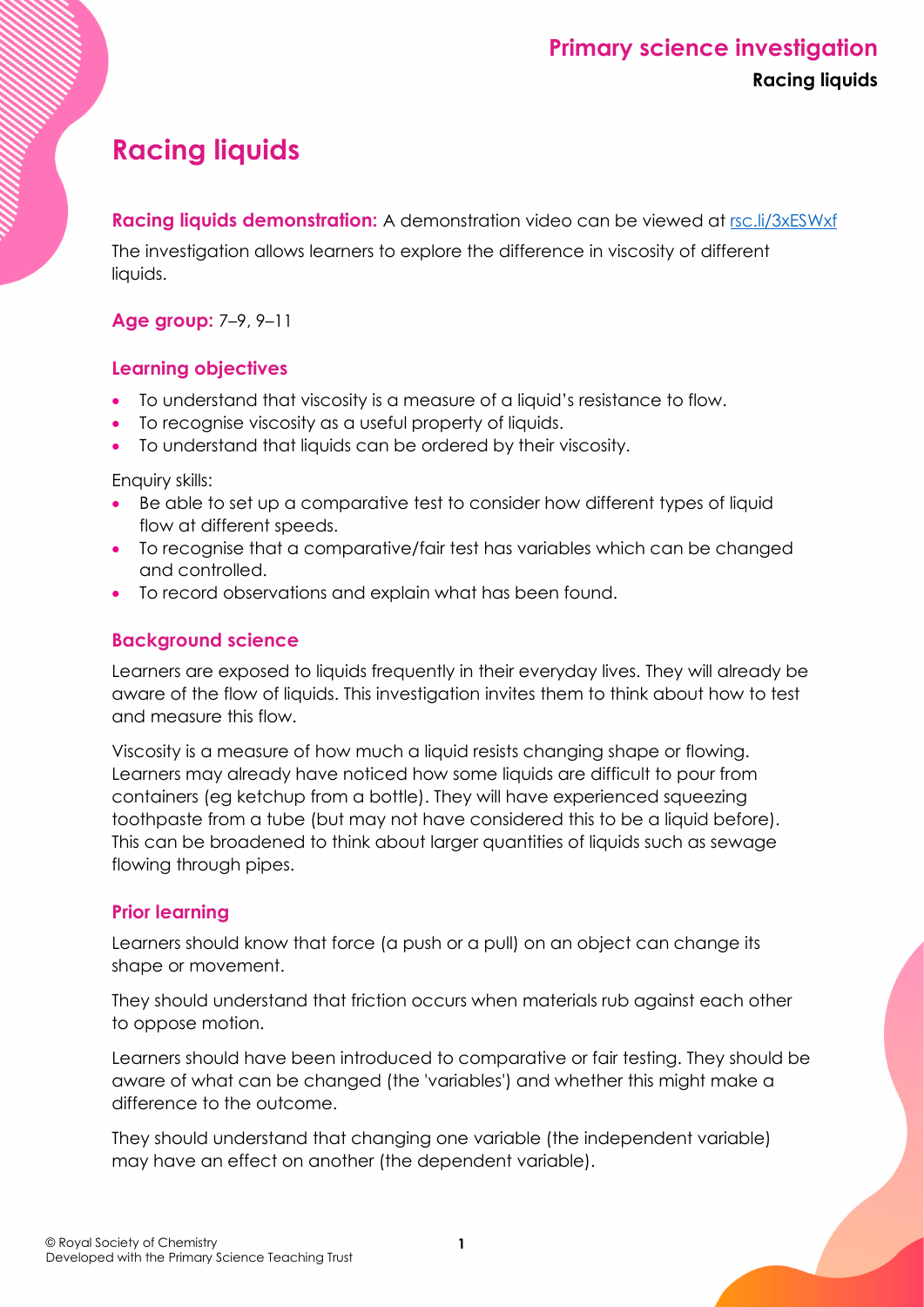#### **Links**

Other investigations exploring the properties of solids, liquids and gases include [Biscuit bashing](https://rsc.li/3edTIcT) and [Intriguing ice](https://rsc.li/3wBAGnf)**.**

## **Key words and definitions**

**Viscosity** – a measure of a liquid's resistance to flow (the runniness or flow of a liquid).

**Resistance** – in this context is 'fighting back' against flowing.

**Friction** – a force that acts to slow down (oppose) movement.

In a simple example, water has a low viscosity, as it is 'thin'. Honey, on the other hand has a high viscosity, as it is 'thick'.

Teachers may wish to hide the meanings/examples on the PowerPoint slide and discuss the learners' ideas first.

## **Equipment list**

- A selection of household liquids. Ideally these will be similar in colour (eg yellow). You should place 100–150 ml (approx. ¼ of a small cup) of each liquid in plastic cups in preparation for the investigation. Examples might include:
	- Syrup/treacle Liquid soap Vinegar Tomato ketchup Brown/other sauces Hair conditioner Water (you could colour this to be more similar in colour to the other liquids used) Shampoo Cooking Oil Gravy Cocoa
- Clear plastic cups. Tape these together with a measured amount of liquid in the bottom cup. Ensure that they are well sealed so that liquid cannot escape.



#### **Method**

Begin by asking the learners what they know about liquids and their properties. Record and display their responses.

Introduce the word *viscosity* and explain that this is how easily a liquid flows. The learners are going to 'race' liquids to find out which flows the slowest. Before explaining the method, discuss with the class the aim (finding out which liquid flows fastest/slowest) and how you can keep this as fair a test as possible. Invite learners to consider the following points: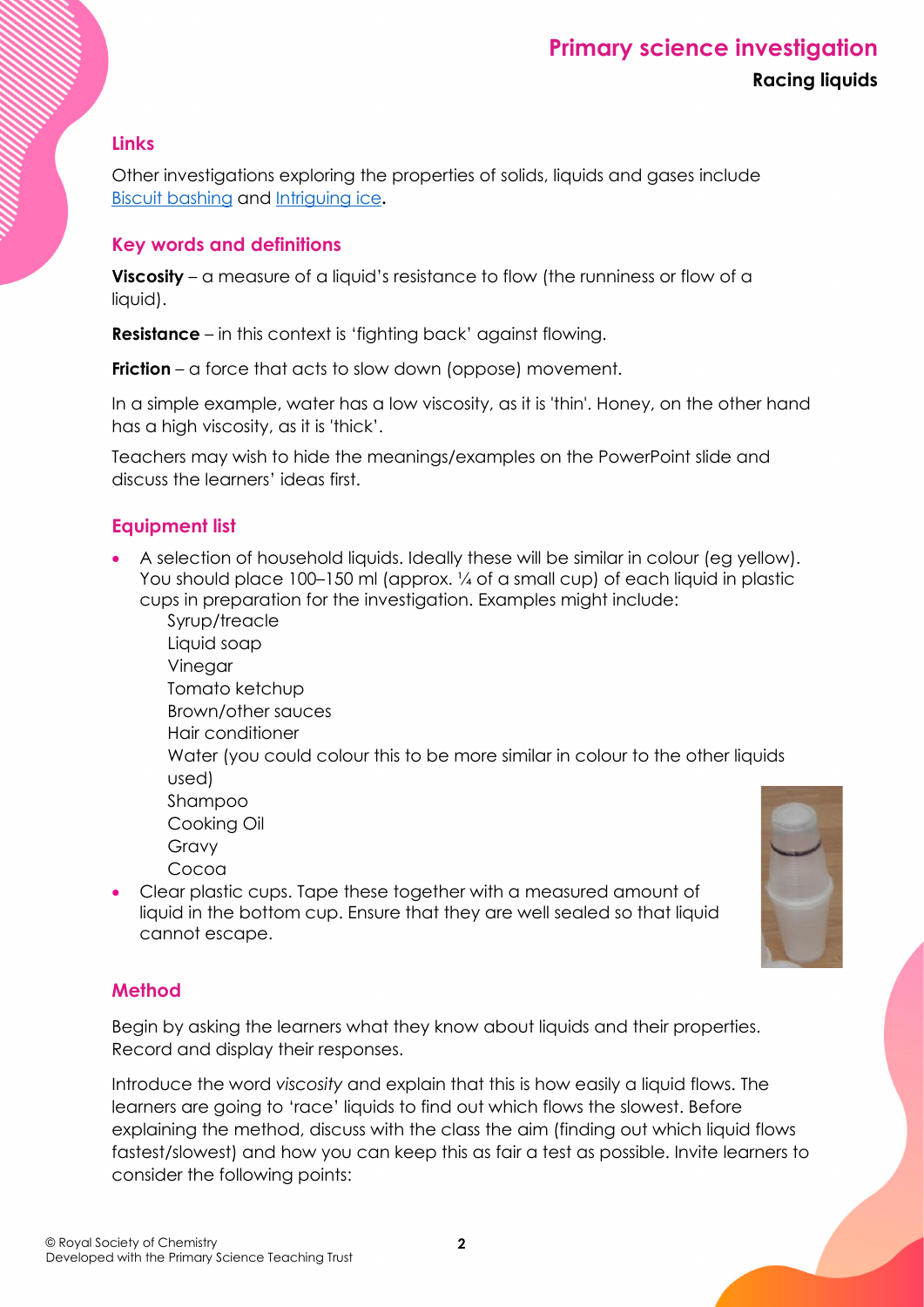## **Primary science investigation Racing liquids**

- How will you start the race?
- How many times will you carry out the test?
- How will you record your findings?
- What will you change and what will you keep the same?
- Can you order your liquids by viscosity?

You should guide the learners to think about variables – anything that could be changed in the experiment that might affect the outcome. It is useful to start by asking learners to identify *everything* that they think could be **changed** (eg shape/size of the cups, type of liquid, volume of liquid, temperature of the liquid) and *everything* that could be **measured** (eg how quickly the liquid flows, how far the liquid flows in a given time).

In this experiment, learners will **change** the type of liquid – this is the **independent** variable.

Learners will measure the time it takes for all the liquid to travel from one cup to the other – this is the **dependent** variable.

All other variables [the amount (volume) of liquid, the size/shape of the cups, the temperature of the liquids] must be **controlled** (ie must remain the same each time). This makes it a fair test.

Older learners should be introduced to these terms, but it is more important that they understand the process than remember the names of the variables!

Younger learners should be introduced, simply, to the term variable as anything that can be changed and shown how these are changed, measured, and controlled.

You should decide in advance whether you have time (and enough equipment) for each group to repeat their tests more than once, or whether you want each group to test the same liquids and then share their results. Talk to the learners about the importance of repeating a fair test to see whether results are consistent. If they will be repeating the test more than once, they should consider the time they should leave between tests. Why do they think this is important? If necessary, show them how some liquids 'stick' to the container as they are poured.

#### **Method**

Group learners in fours and provide each group with a selection of four liquids to test, in taped cups. (You may decide to leave out water as learners know that it has the lowest viscosity or is the thinnest liquid.)

- **1.** Each learner will race the three others. First, learner 1 races 2, while 3 races 4.
- **2.** They simply upend their cup at the same time and observe closely until all of the liquid has flowed from one container to the other. They should record which liquid was faster and which was slower.
- **3.** Next, learner 1 races learner 3, while 2 races 4. Again they record the faster and slower liquids.
- **4.** Finally, learner 1 race learner 4, while 2 races 3. They record these final results.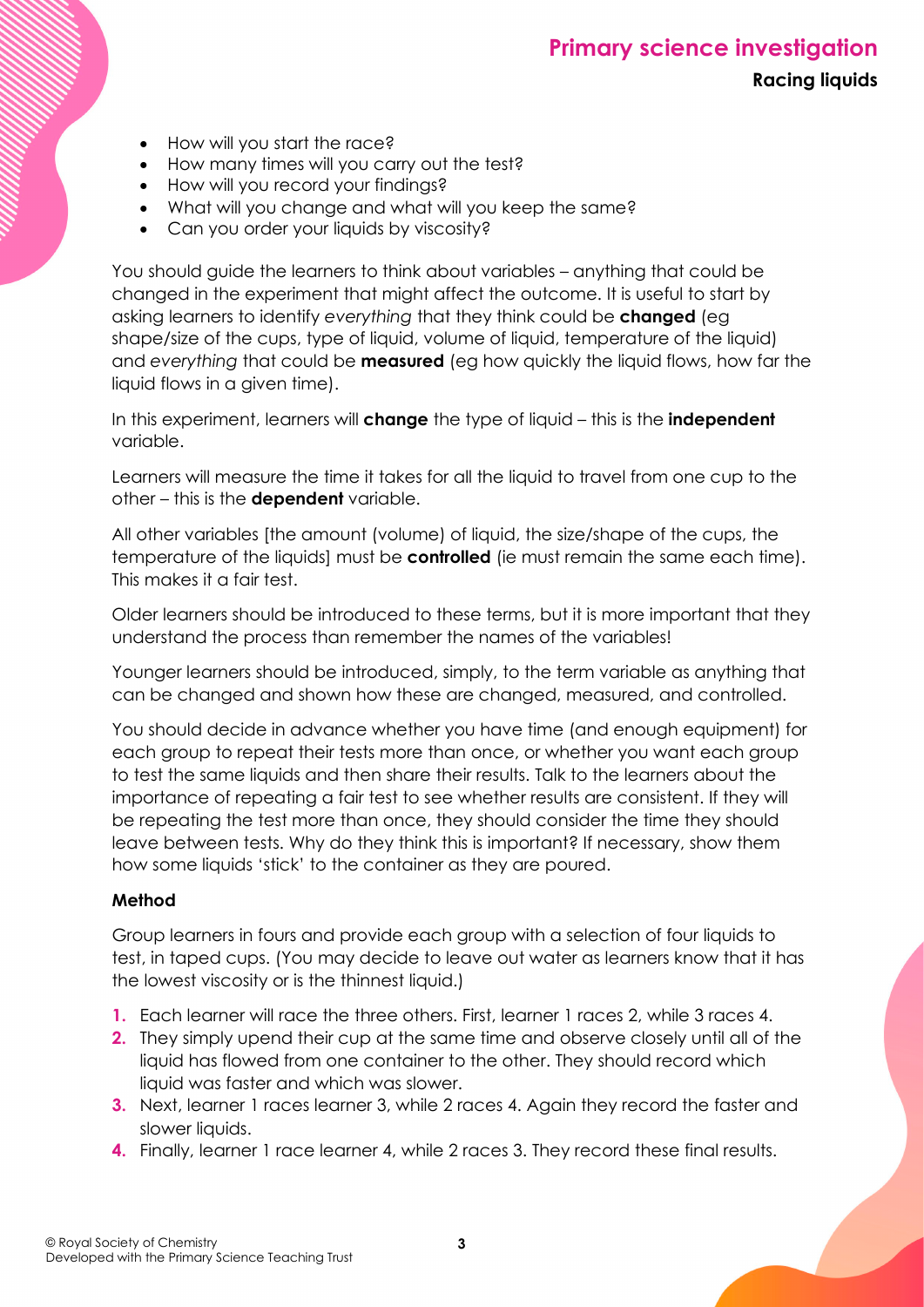**5.** The group should be able to arrange the liquids in order of viscosity from lowest (fastest) to highest (slowest).

If all groups have the same liquids then the results should all be identical. If not, encourage learners to consider what they need to do to order all the liquids in the class.

It is helpful to put a time limit on the activity and to give learners a countdown towards a time when they need to have their results ready to share with the class.

## **Question prompts**

- **1.** Can you explain what is happening in the races? *Different liquids flow differently according to their viscosity.*
- **2.** Why do you think each liquid behaves differently? *Teachers will need to encourage learners to give reasons why liquids are more viscous than others. For younger learners, it could be enough for them to share their understanding that some liquids are thicker than others and find it more difficult to move. For older learners, it may be appropriate to explore their ideas about friction between surfaces and to introduce the idea that there is friction inside some liquids, or even that there are forces between the particles of a liquid.*
- **3.** How much of a fair test were our races? *Learners can be encouraged to reflect on issues such as start times, how much the cups were tipped up, differences between individuals or groups, and amount of liquid used.*
- **4.** Which is our independent variable (what are we changing)? *The type of liquid.*
- **5.** Which variables are we keeping the same (controlled)? *Amount of liquid, size and shape of container.*
- **6.** What is the dependent variable (what are we measuring)? *The rate/speed of liquid flow.*
- **7.** Can you order the liquids by their viscosity? *Thicker liquids will generally be more viscous than thinner ones*.
- **8.** Can you think of other liquids we could test with similar viscosity to those we have looked at?

#### **Extension**

**9.** Can you think why some liquids flow more quickly than others?

*Liquids are all made up of particles or molecules. 'Cohesive force' between the particles or molecules of the same type causes them to be attracted to each other. This creates 'internal friction' within the liquid – learners will know that friction slows movement.*

*A liquid with high viscosity will have high cohesive forces and a low flow rate, eg honey, whereas water, which has low viscosity, will have weak cohesive forces, and therefore flow faster than honey.*